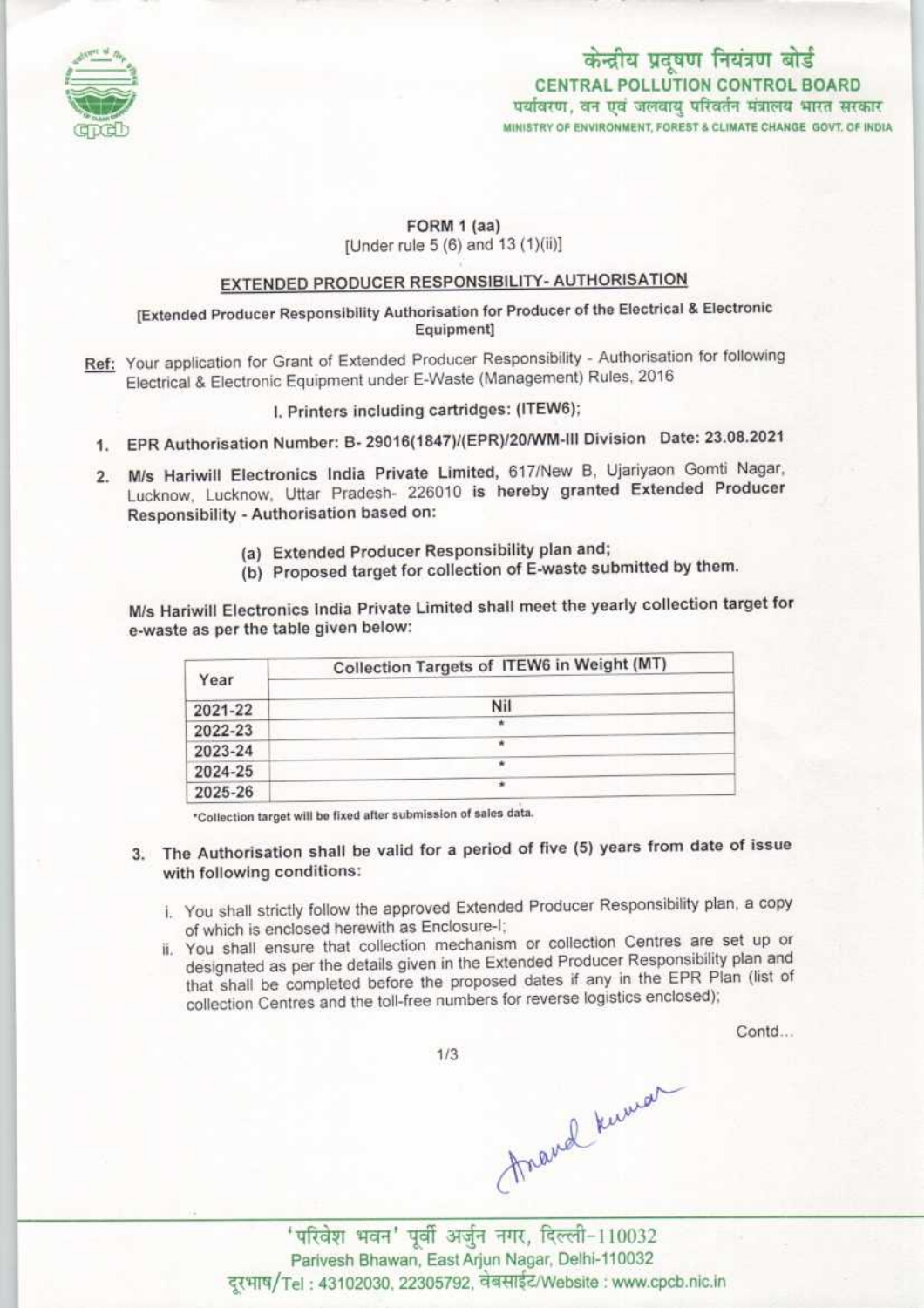

#### From pre page...

- iii. You shall ensure that all the collected e-waste is channelized to your dismantler/recycler M/s. E-Waste recyclers India, E-50. Industrial Area. Kotwan Kosi. Kalan, Mathura - 281403, Uttar Pradesh and record shall be maintained at dismantler/recycler and at your end.
- iv. You shall maintain records, in Form-2 of these Rules, of e-waste and make such records available for scrutiny by Central Pollution Control Board;
- v. You shall file annual returns in Form-3 to the Central Pollution Control Board on or before 30th day of June following the financial year to which that returns relates.

### vi. General Terms & Conditions of the Authorisation:

- a.The authorisation shall comply with provisions of the Environment (Protection) Act, 1986 and the E-waste (Management) Rules.2016 made there under;
- b. The authorisation or its renewal shall be produced for inspection at the request of an officer authorised by the Central Pollution Control Board;
- c.Any change in the approved Extended Producer Responsibility plan should be informed to Central Pollution Control Board within 15 days on which decision shall be communicated by Central Pollution Control Board within sixty days;
- d. It is the duty of the authorised person to take prior permission of the Central Pollution Control Board to close down any collection centre/points or any other facility which are part of the EPR plan;
- e. An application for the renewal of authorisation shall be made as laid down in subrule (vi) ot rule of 13(1) the E- Waste (Management) Rules. 2016;
- f.The Board reserves right to cancel/amend/revoke the authorisation at any time as per the policy of the Board or Government.

#### vii. Additional Conditions: -

- a) That the applicant will submit annual sales data along with annual returns;
- b)That the applicant has to ensure that the addresses of collection points provided by them in their EPR Plan are correct and traceable and the collection points/centres are functional;
- c) That the applicant will submit revised application for grant of EPR Authorisation in case ot applicant adding/changing PRO or changing its EPR Plan;
- d)That the applicant has to ensure that the e-waste collected at collection centres/points or through Buy-back and DRS mentioned in the application should reach to its authorized dismantler/recycler;

2/3

Contd.

Thravel Kuman